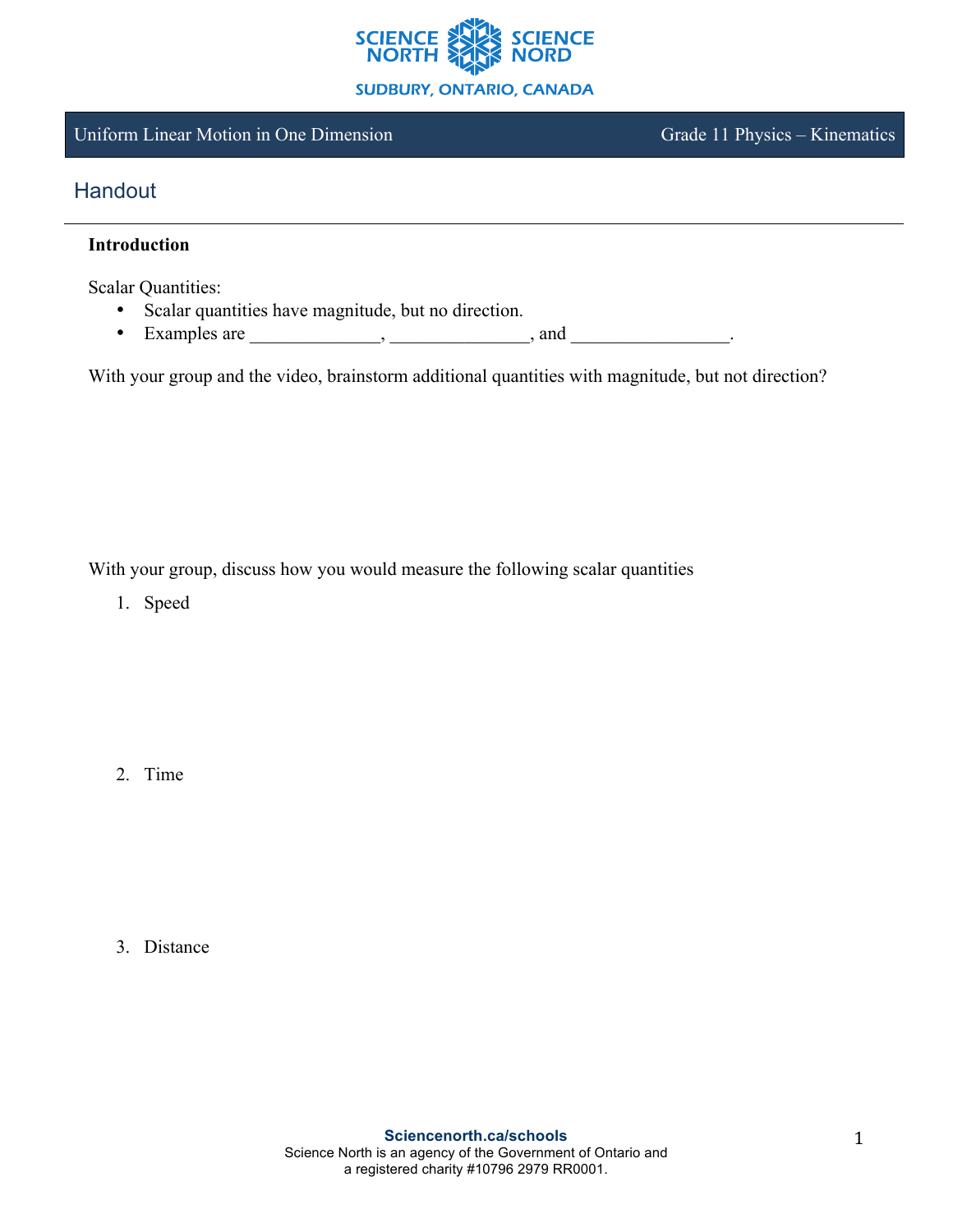

## **Problem Solving**

1. What is the average speed of a cheetah that springs 100 meters in 4 seconds?

2. If a truck has an average speed of 60 km/h, how far will it travel in 10 hours?

3. What is the average speed of a horse in the middle 50 meters of a 100-meter track in?